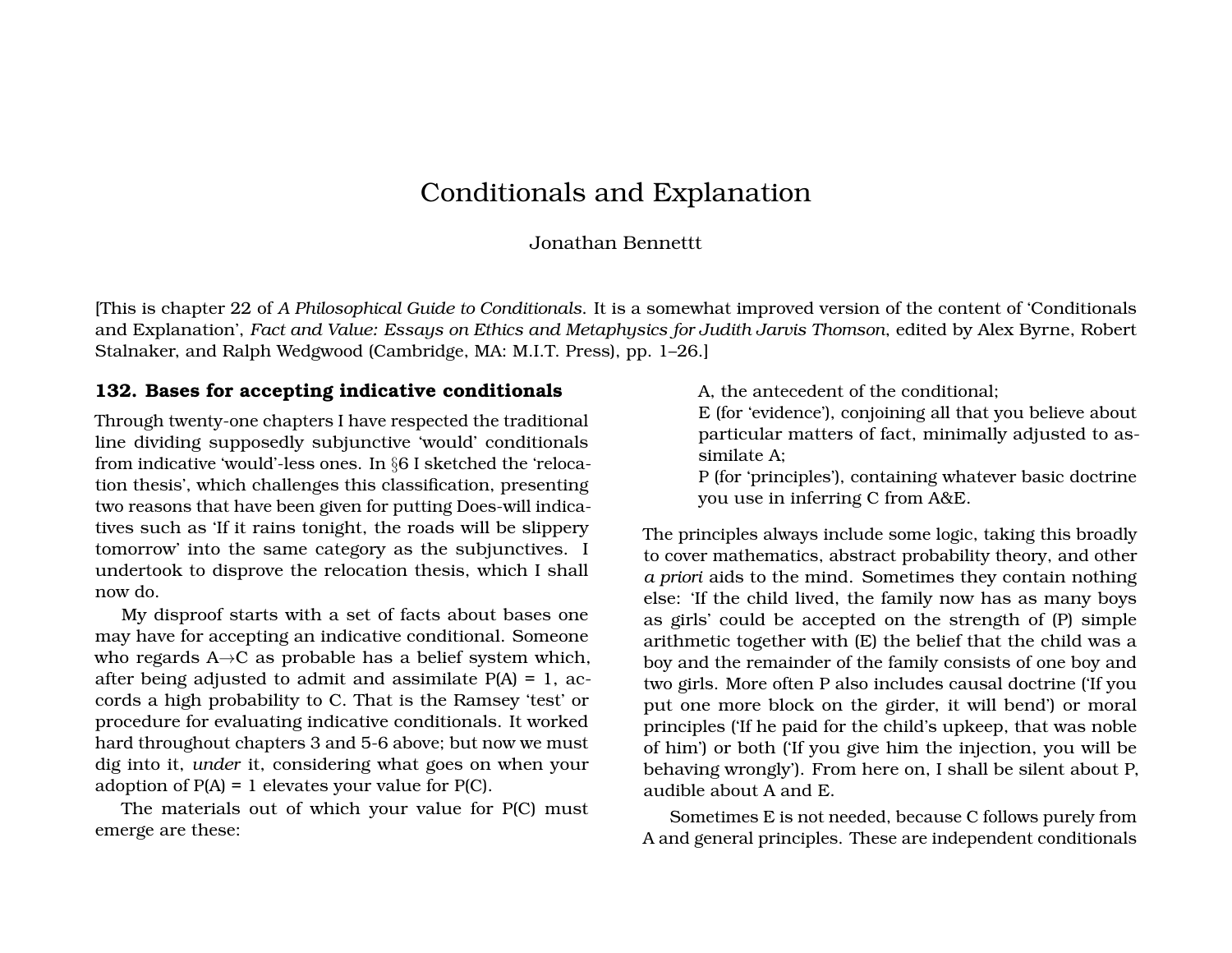(§7), which I again set aside.

In many and perhaps all cases where someone accepts A→C, through the thought that certainty for A, when combined with her E, yields a high probability for C, this movement of her mind involves the makings of a thought about something's explaining or being a reason for something else, a thought with a *because* in it. Unpublished work by Mark Lance, years ago, first gave me the idea of asking with regard to any given conditional 'What is being thought to explain what?' My answers are mainly my own work, but I had to be prodded towards the question.

One might think that explanations have nothing to do with the likes of these: 'Even if I study from now until the time of the exam, I'll fail'; 'Even if the inspector didn't check it out, the work is up to code'. In such non-interference conditionals, it seems, the speaker accepts C unconditionally, giving no reason or explanation for anything. But perhaps not so. It is reasonable to think that the speaker bases 'I'll fail' upon (E) his not having worked all semester long, and bases 'The work is up to code' upon (E) the workers' being competent and conscientious; so in each case some elements in E give a reason or explanation for C. This rescue fails, however, if the person accepts C as a *basic* truth, not supported by any E and thus not explained by any. An example might be: 'Even if an omnipotent Deceiver is at work, I exist.' If there are such basic acceptances of propositions that can then be used as consequents in non-interference conditionals, then in those cases the basis for  $A \rightarrow C$  does not support any explanation. Another possible class of exceptions will be mentioned in §133.

All I need is that bases for indicative conditionals *often* support explanations. I now observe that the latter are of three types:

A and E explain C.

C explains A.

C explains an element in E.

In the first case, if E were not helping A to explain C, it would have no role; then the person would be accepting the conditional as an independent one. E also has a role in the second case, and A in the third; I shall explain these shortly. At the outset, the main thing to be grasped is that the basis for accepting A→C may include an explanation for C, for A, or for E. Please note: *I do not assert that indicative conditionals are explanations*, but only that in many cases the basis for accepting such a conditional includes the makings of an explanation.

This tripartite scheme of bases for  $A \rightarrow C$  turns out to have power, enabling us to bury the relocation thesis and to do much more. I shall now offer some examples, to put flesh on the abstract bones, and also to exhibit complications which I have so far suppressed.

#### **133. Three patterns of explanation**

**Explaining C.** Here the thought is of A and E leading to and explaining C. Example: 'If Checkit Inc. conducted the audit, the audit report is accurate', said by someone whose E includes propositions about Checkit's competence and honesty. Another: 'If Stauffenberg used his bomb, Hitler is dead', said by someone whose E includes propositions about the power of the bomb and the layout of the room. In each of these, the speaker envisages a state of affairs in which A and E explain C: the report's being accurate because E and Checkit wrote it; Hitler's being dead because E and Stauffenberg used his bomb. Cases will vary in how natural it is to pick on A, rather than on some elements in E, as 'the explanation' for C; but I need not go into this.

**Explaining A.** Here C explains A's supposed truth better than anything else would. 'If my umbrella is not in the coat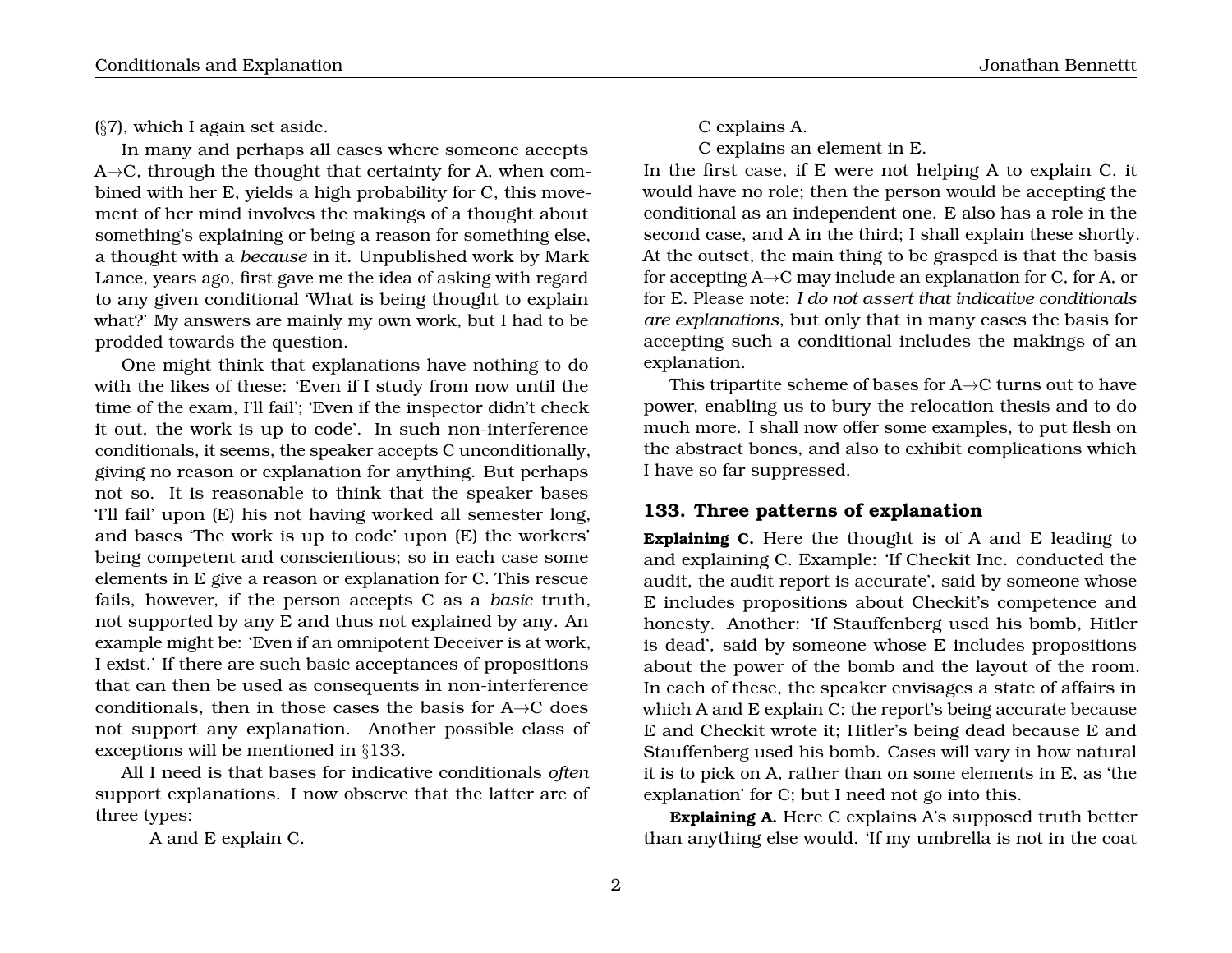closet, then I took it to campus this morning.' Here, A has no tendency to explain C; but C helps to explain A. This supports A→C only if C is (essential to) *the best* available explanation for A.

The role of E is to help the C-involving explanation of A to be the best one available. It may do this in either of two ways. One is to enter into the explanation, making it stronger: part of my basis for 'If my umbrella is not in the coat closet, then I took it to campus this morning' might be my belief (E) that I did not bring my umbrella home from campus today. That combines with C to yield a nice strong explanation for A. The other way E can help the C-involving explanation to be the best is not by improving it but by eliminating rivals to it. Thus, part of my basis for the umbrella conditional might be my belief (E) that the umbrella was in the closet this morning. This does not contribute to any explanation for (A) its not being there now; but it helps C to be the best explanation for A by knocking out a rival explanation, namely that I left the umbrella on campus yesterday.

Here is another example of E's two possible roles. You might accept 'If (A) Joe died last week, (C) he had an accident', partly on the basis of your belief (E) that Joe has been climbing the north face of the Eiger. Add *that* to 'Joe had an accident' and you get a strong explanation for 'Joe died'. But your basis might (also, or instead) include your belief that Joe has recently been in excellent health and that he has no enemies. These happy aspects of Joe contribute nothing to explaining his death or his accident, but by eliminating two rival explanations they increase the likelihood that his death arose from an accident.

The two roles that elements in E may play in explaining-A bases are not both open to C. For an explaining-A conditional to be acceptable, C must be involved in explaining A, not merely in eliminating a rival. That is because C is the

consequent: it is what one is pushed to, not what helps in the pushing.

When you accept a conditional on an explaining-A basis, you can properly use some cognate of 'must' in the consequent: 'If the umbrella is not in coat-closet, I must have taken it to campus this morning'; 'If Joe is dead, he must have had an accident.' This 'must' expresses a sense of being forced to accept a C-involving explanation because no other is as good.

Now for one of the suppressed complications. I have expounded only *straight* explaining-A bases for conditionals; there are also *V-shaped* ones, in which C does not help to explain A but is a consequence of whatever explains A. James Thomson (1990: 64) invented this beauty:

> If there is a copy of *Moby Dick* on that table, then there was at least one very large Great Dane with a solid gold collar in Paddington Station yesterday.

This could be accepted on the grounds that the best explanation for (A) the book's being on the table is (X) that Mary came here from London yesterday and left it there, which would probably involve (C) her coming via Paddington and bringing her Great Dane which...etc. This speaker thinks that A is best explained by X which in turn leads to and explains C. This has an explaining-C element in it, but it gets to C through an explaining-A move; so we can classify it as explaining-A, with the special feature that C is a consequence, rather than a part, of what does the explaining. I call this a V-shaped explaining-A basis for  $A \rightarrow C$ . In it the thought runs from (A) the book on the table *to* (X) Mary's having come from London, and then off at an angle *from* X to (C) the dog at Paddington. One half of this is a straight explaining-A basis for the  $A \rightarrow X$ , the other a straight explaining-C basis for X→C. These jointly yield A→C because *in this case* Transitivity holds (as it often does; it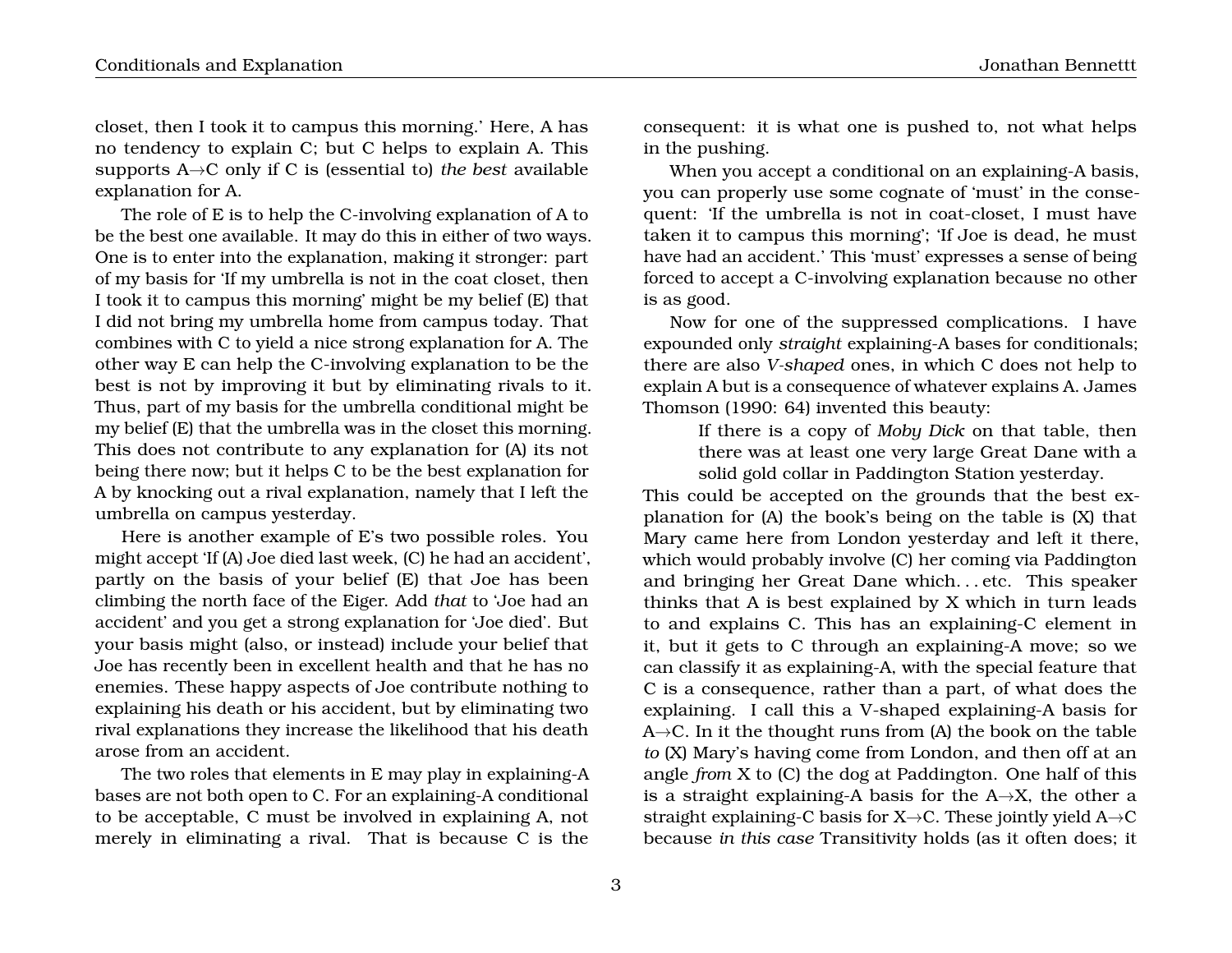takes ingenuity to devise cases where it fails). Elements of E can be involved in either part of this; in two different ways in the move from A to X, and in one way in the move from X to C.

Notice that like other explaining-A bases, the V-shaped one also involves a thought of being driven to something (Mary's trip from London) as the best explanation, so again 'must' is appropriate: 'If there is a copy [etc.], then there must have been at least one Great Dane [etc.].'

What about V-shaped explaining-C bases? They exist too. In them, C is explained by E in conjunction not with A but with something back-inferred from A. Someone might accept 'If (A) Smith was fired, (C) so was Wilson' on the grounds that 'Wilson definitely was or will be the first to be fired. If anyone was fired, Wilson was fired' (Sanford 1989: 192-3). In this case, the thought is that (A) Smith's being fired will have arisen from (X) some state of affairs—perhaps a down-sizing—which also leads to and explains (C) Wilson's being fired. One half of this is a straight explaining-C basis for X→C, the other half a straight explaining-A basis for  $A \rightarrow X$ .

As those two examples show, if the basis for an indicative conditional is V-shaped, it can be classified as explaining-C or explaining-A; given a V, there is no difference between these. In the case I called explaining-A there is also a thought about what explains (C) the dog's presence at Paddington; and in the case I called explaining-C there is also a thought about what explains (A) Smith's being fired.

**]Explaining E.** Here, what is explained is an element in E, something that makes no appearance in the conditional itself. In the simplest case, what explains the E item is just C; what enables an explanation to figure as the consequent is that it is thought of as *the best* explanation for the E item. And the role of A is to help C to have this status by knocking

out possible rival explanations of the E item. 'If the umbrella is not in the closet, my memory is failing.' In accepting this I have no thought of explaining either A or C. Rather, I think this: I have (E) a seeming memory of putting my umbrella in the closet and no memory of removing it; this could be because I put and left it there; but the hypothesis (A) that it is not there now eliminates that, and the best surviving explanation is (C) that my memory is failing. In my initial account of the three kinds of basis, explaining-E was the only one that did not mention A. That was because here, and only here, A neither explains nor is explained, though it makes a vital contribution to C's being the best explanation for the E item.

It may take more than one step to get from A to the elimination of the rival explanations of the E item. For example: I feel the cold ashes of what has been an enormous fire, and say, pointing to some drab plants growing nearby, 'If those are desert verbena, then this fire is many days old'. Initially the best explanation for the coldness of the ashes is that there has been heavy rain; but when rain falls on desert verbena they flower immediately, which those plants have not done. If they are desert verbena, therefore, there has not been rain recently; this rules out that explanation, leaving standing the cold-because-old one. This squarely falls within the explaining-E category: the only item that is explained is (E) the fact of the cold ashes; there is no thought of explaining either A or C.

Here again the knocking out of a rival makes it idiomatic to use 'must' in the consequent: 'If the umbrella is not in coat-closet, my memory must be failing'; 'If those plants are desert verbena, this fire must be many days old'.

A second suppressed complication is this. In explaining-E bases, C may enter the story dependently, not as helping to explain the E item but as an explained consequence of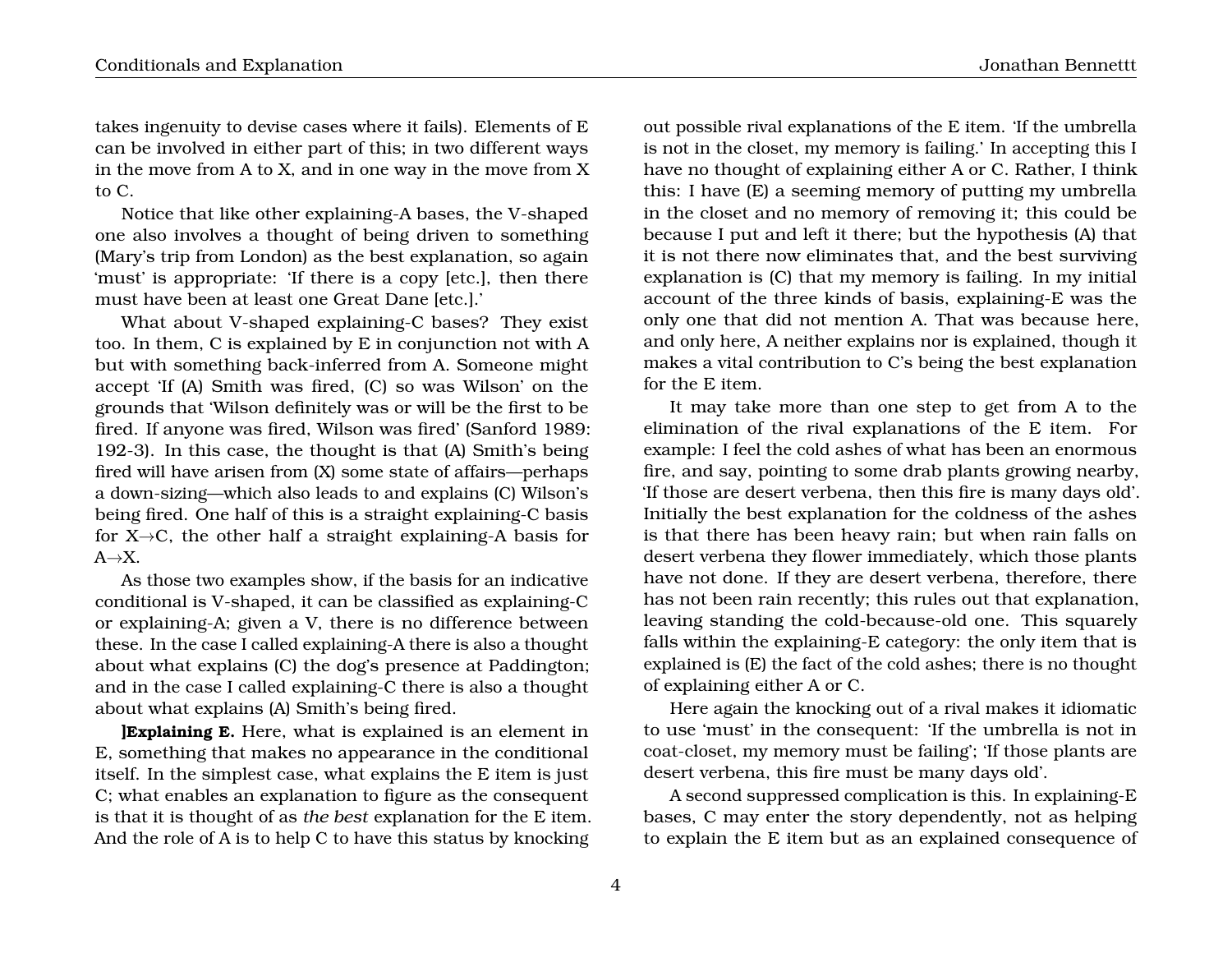whatever explains it. 'If those plants are desert verbena, we'll have no trouble crossing the stream': the plants have no flowers, as desert verbena always do soon after rain; so if they are desert verbena there has not been recent rain, in which case the stream will be low and we'll have no trouble crossing it. Here the E item is the flowerless state of the plants; the hypothesis (A) that they are desert verbena knocks out their being of any species that can remain flowerless even after rain; and that leaves standing the explanation that they are flowerless because there has been no rain recently; from which C follows.

When in an explaining-E basis C is a consequence rather than a part or aspect of what explains E, there is an explaining-C element at work also. In the last example, two things are thought of as explained: the flowerless state of the plants, and the ease of crossing the stream. But it suits me to classify all these as explaining-E because, as will appear in §135, the line of division that interests me has all the explaining-Es on one side of it, whether or not they also involve the explaining of C; on the other side are the bases in which C and/or A is explained and E is not.

C's dependence on the explained E item could be a lengthy, twisty affair. Someone might think 'If those plants are desert verbena, we'll have a European holiday next summer', on this basis: if the plants are etc., there has been no rain recently; so we'll have no trouble crossing the river; so I'll get home tonight; so I'll just have time to beat the deadline for joining the class-action suit; so I'll get money from the suit; so we'll be able to afford a European holiday; so. . . It would be risky to venture such a thing in conversation, but it is a possible *thought* for someone to have.

Some familiar examples fit snugly into the explaining-E frame. Being pretty sure that the gate was locked either by

the porter or by the bursar, I accept 'If it was not locked by the porter, it was locked by the bursar'. In this case, (C) the gate's being locked by the bursar is my best explanation for (E) the evidence I have for my disjunctive belief, on the supposition that (A) it was not locked by the porter. I can have this thought without remembering what the evidence was.

'What if the whole story is that you believed someone who told you "Either the porter or the bursar locked the gate"?' If I believed him because I trusted him to have good evidence for what he said, that trust could lead me to think of C as the best explanation, given A, for that evidence of his, whatever it was. 'What if you believed him absolutely, for no reason, with no lurking thought of his being believable because he would have evidence for the disjunction's truth?' In such a case I would, indeed, be accepting A→C on a basis that did not support any explanation. Such cases, if they exist, form a second set of exceptions to my generalization that bases for indicative conditionals support explanations. From now on, I shall focus on acceptances of conditionals that do fit into my tripartite scheme, ignoring any there may be that do not.

In every explaining-E basis for an indicative conditional, the thought goes from A to an element of E and then off at an angle (so to speak) to C; but I shall not call such bases 'V-shaped', reserving that label for the ones I have associated with explaining-C and -A. The V-shaped bases are quite different from the explaining-E ones, despite the latters' back-and-forth aspect. In the former, the item at the angle of the V helps to explain C and A, but there is no thought about what explains *it*—about why Mary came from London, or why there was a down-sizing. In contrast with that, in an explaining-E basis the driving force is precisely an explanation for the item that is neither A nor C, the item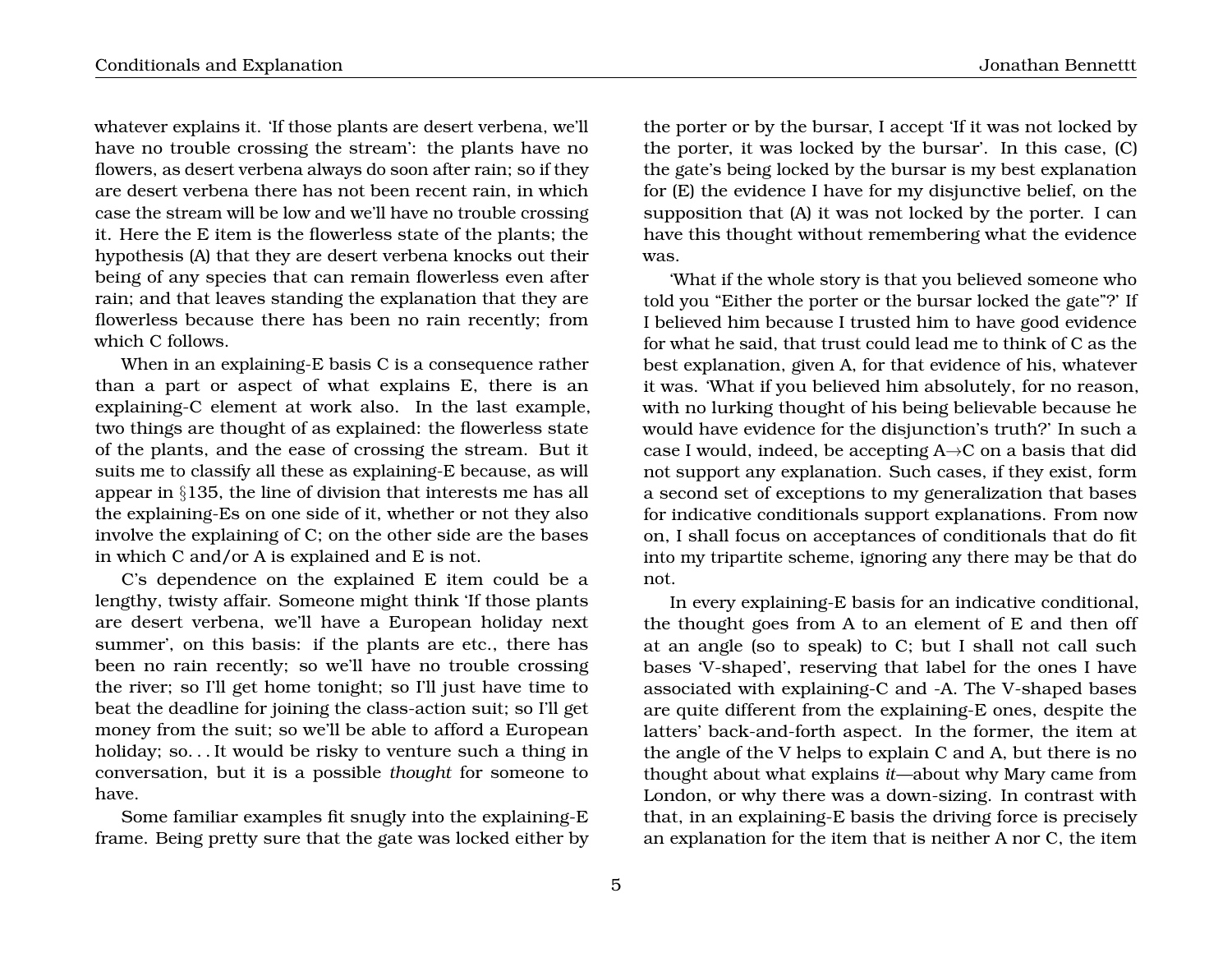that could be said to lie at the angle of the V if 'V-shaped' were not being reserved for the other two kinds of basis.

## **134. Different bases for a single conditional**

So we have three species of case in which someone accepts A→C. His basis may be of any one of the types: explaining-C, explaining-A, explaining-E. (Or it can be a V-shaped basis which is *both* explaining-A *and* explaining-C; but I shall not go on about that.) His basis for A→C cannot be read off from the conditional itself, for a single conditional might have one basis for one person and another for another. The following might be accepted on any of the three kinds of basis, by three people:

S: If Booth didn't shoot Lincoln, someone else did. **C**hristopher accepts S on the grounds that, while not knowing whether Booth succeeded, he believes that reliable plans were made for someone else to take over if Booth failed. His basis for S is of the explaining-C type. **A**lbert accepts S for reasons of the explaining-A type. He thinks that nothing could have deterred Booth from his assassination attempt except finding that Lincoln had already been shot by someone else. Albert gets from A to C on the grounds that C would best explain the truth of A. **E**dgar accepts S because of all the evidence he has (E) that Lincoln was shot by someone. His basis for the conditional is then of the explaining-E type: C is his best explanation for that E element, given the hypothesis A which eliminates the chief rival.

Every indicative conditional that could have a basis of one of the three kinds could instead have a basis of at least one of the others. Not always of both: when A and C are precisely enough dated, explaining-A and explaining-C cannot both be eligible unless we invoke backward causation. What enabled me to slide bases of each of the three types under

the Booth-Lincoln conditional S was its silence about *when* Booth didn't shoot Lincoln and *when* someone else did. We need not struggle on with this topic, however. My focus will be on the fact that any instance of the form A→C that could have an explaining-C or explaining-A basis could instead have an explaining-E one.

The conditional 'If I touch that stove, I shall be burned' may look as though it could only be accepted on an explaining-C basis, and it and its kin have figured in the literature with that assumption tied to them. Here, for example: 'If one says "if you step on it, it'll break" one has already described its breaking as a causal consequence. . . of stepping on it' (Morton 1981: 139). In fact, though, Step  $\rightarrow$  Break could be accepted on an explaining-E basis by someone who does not think of the stepping as causing the break; just as Touch  $\rightarrow$  Burned could be accepted on an explaining-E basis by someone who knows the stove to be cold. Given how naturally one sees each as having an explaining-C basis, an example showing an explaining-E one has to be pretty fanciful; I need not apologize for that. Here goes.

The protagonist K is undergoing a series of mysterious ordeals at the hands of unknown tormentors. He has (E) a strong seeming-memory of being told that he will be subject to a horrible burn; he is sure that whatever he has been told is true; but he thinks the best explanation of this seeming-memory is that it was hypnotically induced in him, in which case he has no reason to think it to be veridical and thus no reason to expect to be burned. K is also sure that any hypnotism he has undergone has included the notorious *noli id tangere* procedure, which causes the subject to be invincibly unwilling to touch any household items. His touching the stove would knock out the hypnotism explanation for (E) his seeming memory, leaving it best explained by the hypothesis that it is veridical, which he thinks implies that he will be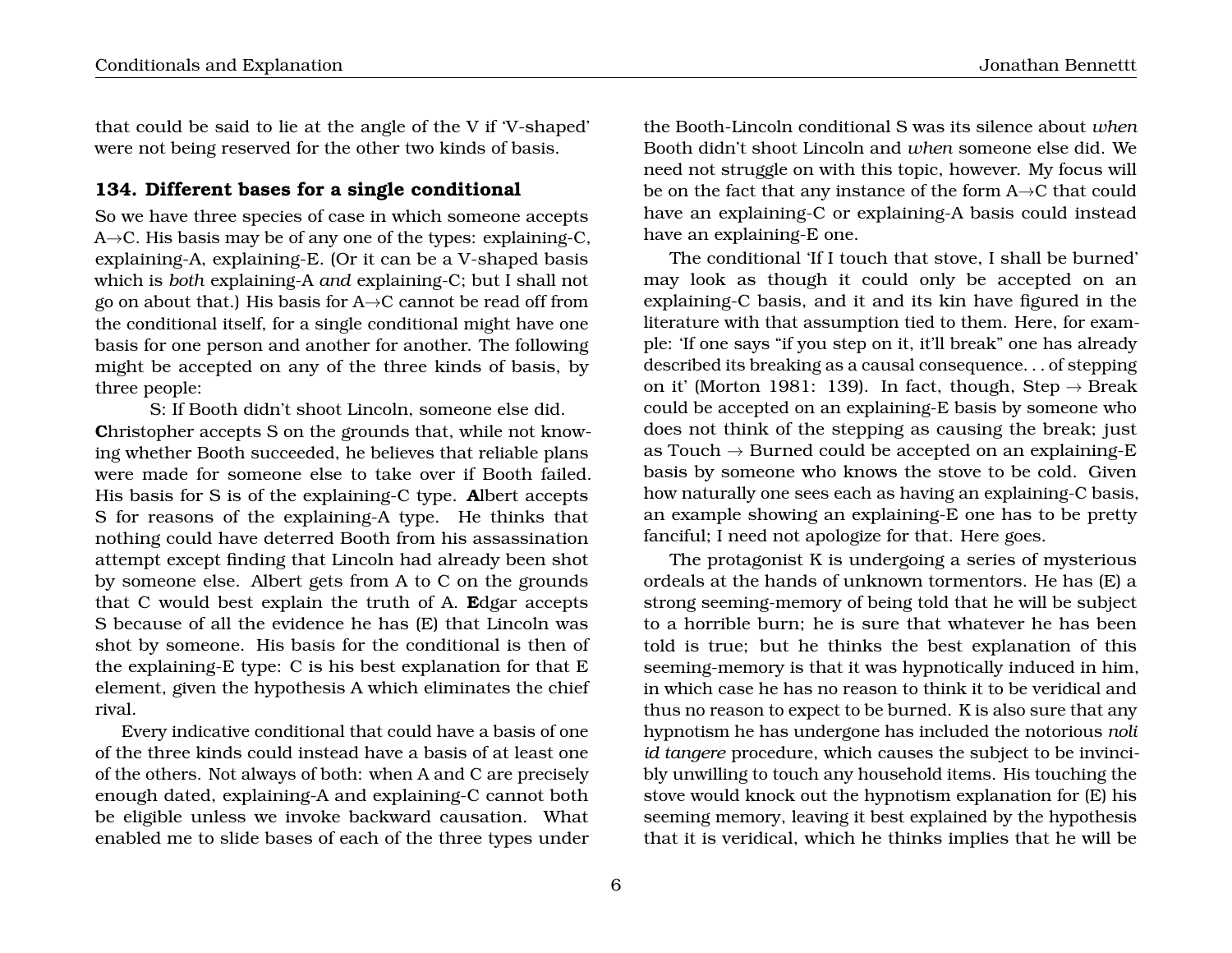burned. So he accepts Touch  $\rightarrow$  Burned, on grounds that have no taint of the idea that touching will cause or explain burning. The core of this basis for the conditional is the explaining of (E) the seeming memory.

Another old favourite is 'If it rains tonight, the roads will be slippery tomorrow'. In the following story,  $Rain \rightarrow Slippery$  is accepted on an explaining-E basis. In my locality, rain does not make the roads slippery; they have been treated so that water increases their coefficient of friction. I have here a document that includes weather predictions (including a prediction of rain tonight), localgovernment plans (including a plan to oil the roads tomorrow), and other stuff. It looks official; if it is, the weather forecasts are apt to be reliable, and the announced plans are apt to be carried out. But there are some signs that the entire thing may be a hoax, in which case I should not trust it for anything. If it rains tonight, however, that will incline me to accept the document as genuine: to the untrained eye, rain looks unlikely, so a true prediction of it is apt to come from the official meteorologists. If the document is genuine, the local government will probably carry out its plan to spread oil on the roads tomorrow. Thus, I give a fairly high probability to *If it rains tonight, the roads will be slippery tomorrow* on a purely explaining-E basis. On the supposition that there will be rain tonight, the best explanation for the existence of this document is that official government sources produced it, and one consequence of this is that the roads will be slippery tomorrow.

This unlikely story could be true; and if it were,  $Rain \rightarrow Slippery$  would be acceptable on a basis of the explaining-E kind. There is nothing semantically, syntactically, or conceptually suspect about such a basing of this conditional.

A correspondent has told me that in the case as envisaged it is clearly all right for me to think

(1) If it's going to rain tonight, the roads are going to be slippery tomorrow,

but that I ought to be 'a little doubtful' that

(2) If it rains tonight, the roads will be slippery tomorrow;

and that some others have the same pair of intuitions. He also says that the doubt about 2 comes from doubt about

(3) If it were to rain tonight, the roads would be slippery tomorrow,

which is doubtful, he says, since there is a suspicion that this is a hoax. I report the existence of these intuitions, out of respect for their owner. But I do not myself have them, and indeed cannot connect them with any thoughts that I find natural.

#### **135. Indicatives and corresponding subjunctives**

Does the important line dividing conditionals correspond to that between indicative and subjunctive conditional sentences? Relocators answer No, because of conditionals with a present-tense antecedent and a future-tense consequent, such as:

Does-will: If the rouble falls below twenty to the dollar, the government will intervene in the market.

This has been classified as indicative—it has no 'would' in the consequent—and yet, the relocators say, any adequate basis for asserting it would also support:

> Had-would: If the rouble had fallen below twenty to the dollar, the government would have intervened in the market

at a later time, if in the interim the rouble did not fall below twenty. This thesis, which I have called 'Stand or Fall', encouraged some of us to think that Does-will differs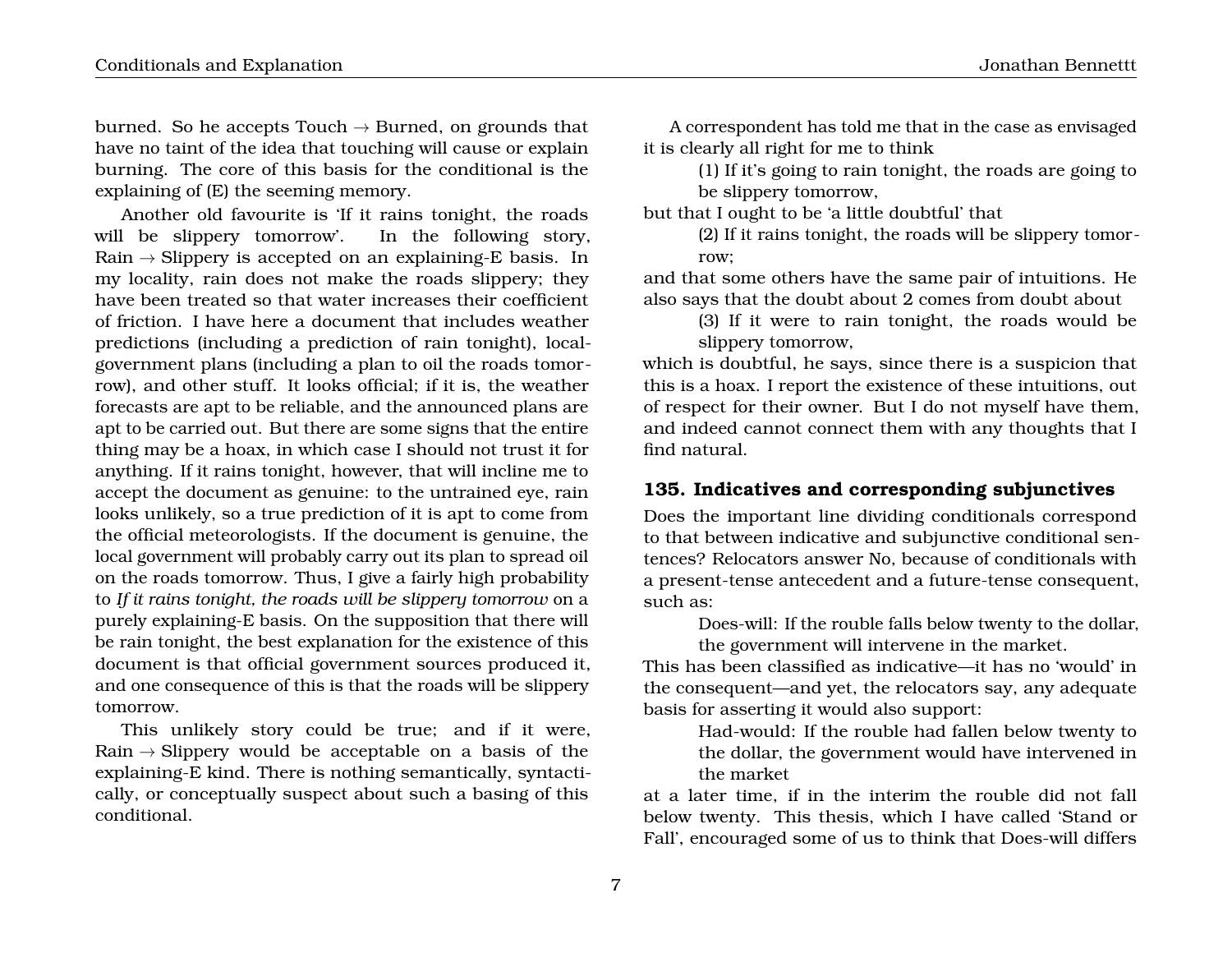from Had-would only in tense (and perhaps in the speaker's attitude to the truth value of the antecedent), from which we inferred that Does-will belongs along with Had-would in the hopper containing all the subjunctives. The other bin was to contain only indicatives lacking the Does-will distribution of tenses.

In §94 I pointed out three repairs that must be made to Stand or Fall if it is not itself to fall. In the present chapter I shall filter those out by tackling a version of Stand or Fall that is silently restricted so as not to be asserted of cases where there are Gibbardian stand-offs, nearby forks, or appeals to indeterministically produced outcomes at the actual world.

With all that set aside, *now* can we say that Does-wills stand or fall with subsequent Had-woulds? No. That comes far short of the truth, because of these two facts:

- •Does-will conditionals can have bases of any of the three types; so can indicative conditionals that are not of the Does-will form.
- •The basis for an indicative conditional also supports the corresponding subjunctive if it is of the explaining-A or explaining-C type (whether V-shaped or not), but not if it is of the explaining-E type.

These imply that many supports for Does-will conditionals do not support the corresponding subjunctives, and that many supports for indicatives that are not of the Does-will form do also support the corresponding subjunctives. The announced reason for reclassifying Does-will conditionals, therefore, does not apply to all of them and does apply to many others.

Before examining what my two theses imply for the relocation thesis, I shall try to satisfy you that they are true, starting with an indicative conditional of the Does-will form.

We are watching a black earth-to-sky pillar of cloud approaching your villa outside Marrakesh; I ignorantly remark 'I hope it doesn't rain—that would make our picnic uncomfortable', and you—knowing more—reply sardonically:

If (A) it doesn't rain, (C) the picnic will be impossible. Here are two stories about your basis for accepting this conditional.

Explaining-E: Your E is what you see to the east, and some general views implying that the two best diagnoses of what you see are that a rain-cloud approaches and that a sandstorm approaches; that, conjoined with (A) the hypothesis that it will not rain, implies that the best explanation for the cloud part of E is that a sandstorm approaches, which implies that (C) we cannot have a picnic. (Here, as always in Does-will conditionals with explaining-E bases, C is a consequence of what explains E, not a part of it.) In this case, the corresponding subjunctive conditional has no support. If it does rain, none of us will think 'If it hadn't rained, the picnic would have been impossible'. Given that it does rain, the closest worlds at which it doesn't rain contain no dark cloud with that trajectory; they don't contain one with that trajectory but carrying sand. If at the relevant time the weather god had been flipping a mental coin to decide whether to afflict us with a rain-storm or a sand-storm, and it did rain, it *would* have been true that if it hadn't rained the picnic would have been impossible because of the sand-storm. But what would make that true is not the basis on which you accepted your indicative conditional. My thesis is not that if the indicative is acceptable the corresponding subjunctive is false, but rather that an explaining-E basis for the indicative does not support the corresponding subjunctive.

Explaining-C: You believe that unless some cooling rain falls it will be too hot for a picnic. You think that (A) the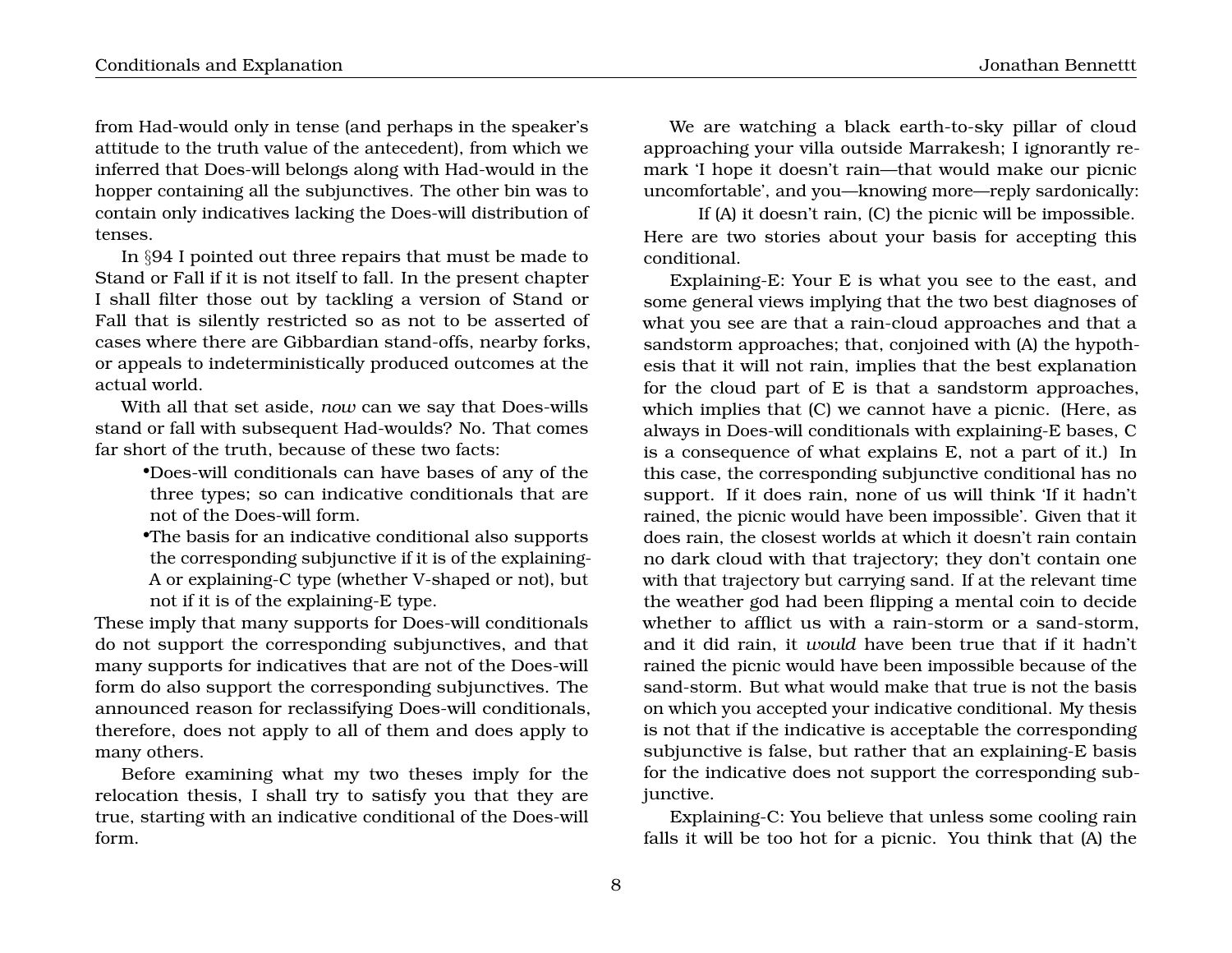non-occurrence of rain would contribute to, and in that sense explain, (C) the impossibility of the picnic. If this is how things stand, and it does rain, you will be entitled to think 'If it hadn't rained, the picnic would have been impossible'; and you can base this on the same beliefs as were the basis for your indicative conditional.

Now let us look at an indicative conditional that is not of the Does-will but rather of the Did-did type. Last night I heard party noises from the beach; they didn't keep me awake, but this morning I wonder how long the party went on. I thought I saw a police car heading that way at about 8 p.m., and I think:

> If (A) the police arrived at the party at 8 p.m., then (C) then it was over by 9 p.m.'

Here are two stories about my basis for this conditional.

Explaining-E: I believe that on our island the police almost never visit parties except (for public relations purposes) ones for elementary school children, and I also think that such parties nearly always end by 9 p.m. because school officials think that by then young children should be heading for bed. So, given the supposition (A) that the police were there, the best explanation for (E) the noises I heard is that elementary schoolers were having a party, which makes it probable that (C) the party was over by 9 p.m. Thus I accept Police  $\rightarrow$  Early. If it turns out that the police were not there and teen-agers partied on into the small hours, my basis for Police  $\rightarrow$  Early does not entitle me to accept 'If the police had been there, the party would have ended by 9 p.m.'. This subjunctive may be true; I may even believe it to be true; but my belief in it could not rationally arise from the beliefs on which I based the indicative conditional.

Explaining-C: I think that if the police intruded into the party, they closed it down before 9 p.m.; they nearly always do. This explaining-C basis for Police  $\rightarrow$  Early plainly

supports the corresponding subjunctive.

Finally, I offer an example in which the choice is between explaining-E and explaining-A. I am surveying a mountain from below, wondering how the climbers are getting on. As I start to unlimber my telescope, I think:

If there is a flag on the summit, Edwards got there. As before, two stories.

Explaining-E: I have (E) visual evidence that either Edwards or Gilson has been climbing the mountain; I am not sure which; not both. I believe that whoever it is will have reached the summit; and I know that when Gilson reaches a summit he celebrates by removing any flags he finds there, not replacing them with others. Thus, given (A) that there is flag there, the best explanation for (E) the evidence of my eyes is that (C) Edwards has been climbing the mountain, and so I accept  $Flag \rightarrow Edwards$ . There need be no thought of him as planting the flag. Now, suppose that when I look through my telescope I see the summit to be flag-free, and I later learn that Gilson got there and Edwards spent the day at home. In this eventuality, my explaining-E basis for Flag  $\rightarrow$  Edwards gives me no basis for accepting 'If there had been a flag there, Edwards would (have to) have reached the summit'. A better rival to that is 'If there had been a flag there, Gilson would (have to) have omitted his usual cleansing chore'.

Explaining-A: I think that Edwards is the only person who has been attempting to climb the mountain today, and that there was no flag on the summit this morning. This gives me an explaining-A basis for accepting  $Flag \rightarrow Edwards$ , which clearly supports the corresponding subjunctive: 'If there had been a flag there, Edwards would (have to) have got there.' Quite generally, explaining-A bases for indicatives support temporally backward subjunctives.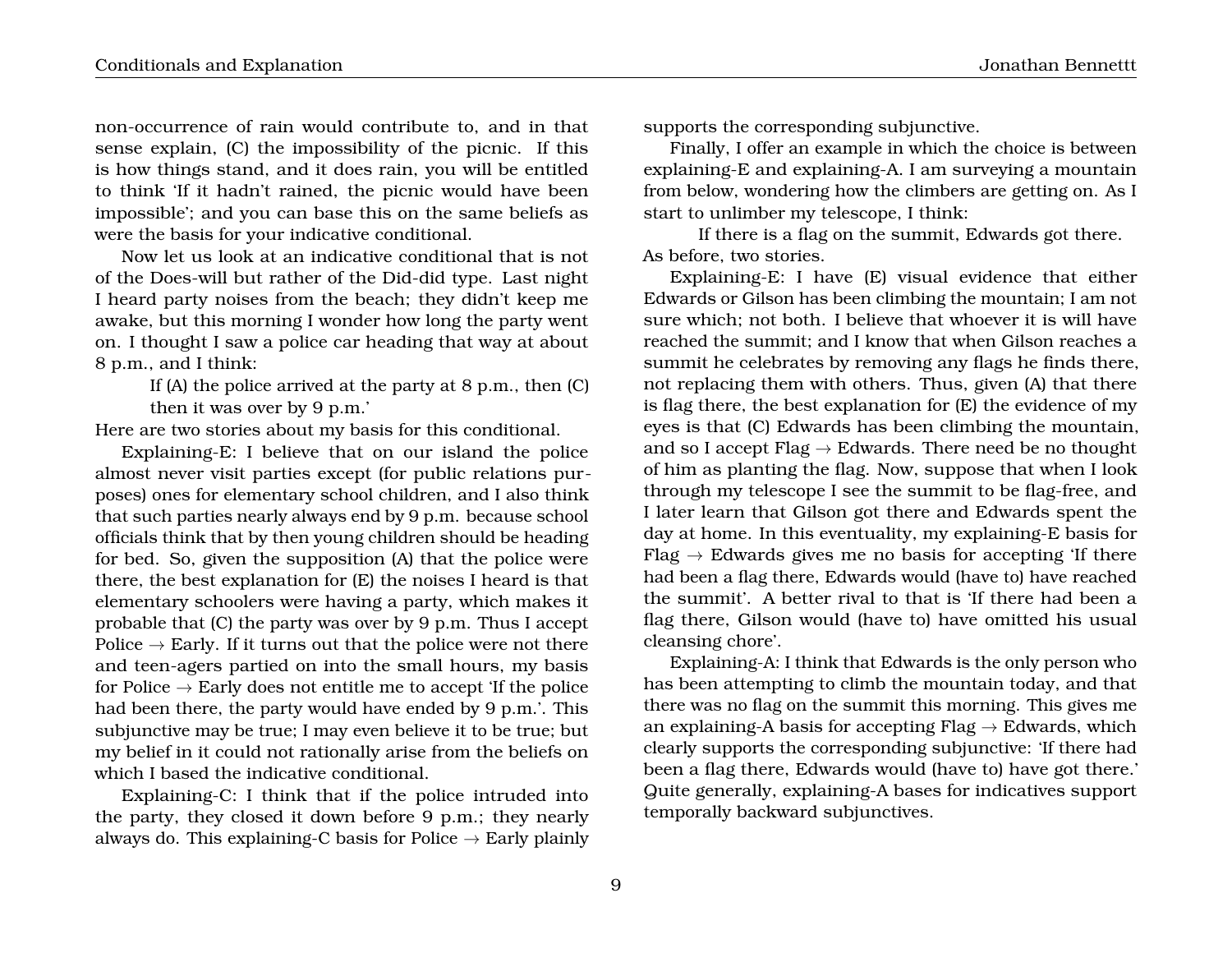There is nothing wrong with the latter. I stand by my §110 theory about their truth-conditions. Edwards didn't get there, and there is no flag. The closest worlds at which there is a flag are ones that fork from the actual world at about noon, with Edwards having slightly better luck in negotiating the ice-fall, and reaching the summit. Compare: 'If Stevenson had been President in February 1953 he would have to have won the election in the previous November'. (Backward subjunctives sound better with the 'have to' or the like in the consequent. See §108 and §133 for the reason.)

An explaining-E basis for accepting A→C usually or always supports some subjunctive conditionals, but never the corresponding one, the one with the same A and C. You and I accept 'If Booth didn't shoot Lincoln, someone else did', because of the evidence we have that Lincoln was shot by someone. Our explaining-E basis for accepting this conditional supports *some* subjunctives—perhaps 'If there had been a conspiracy to fake Lincoln's death, it would have been revealed by now'—but it could never support 'If Booth hadn't shot Lincoln, someone else would have'.

Summing up: a forward subjunctive conditional makes a claim about A's power to lead to and explain C, which connects it with the explaining-C basis for A→C; a backward subjunctive makes a claim about C's power to lead to and explain A, which connects with the explaining-A basis for A→C. The explaining-E basis is squeezed out of this story, because in it there is no explanatory relation *between* A and C, which there must be in subjunctive conditionals—except for non-interference ones, where the message is that A's truth would not interfere with whatever facts explain C's truth (§91).

When philosophers adduce examples to show how greatly indicatives differ from subjunctives, they always illustrate the former with ones whose most natural and likely bases

are of the explaining-E sort. Now we can see why. While not explicitly aware of the three types of basis, these philosophers have been subliminally guided to examples where the most likely basis for acceptance is of the kind that does not support the corresponding subjunctive.

#### **136. The anatomy of explaining-E bases**

The relocation thesis is in trouble right across the range of indicative conditionals, but most acutely with explaining-E Does-wills. Their form is its central topic, yet they refuse to behave as it demands.

A friend of mine who likes the relocation thesis better than I do has put it to me that Does-wills with explaining-E bases are too rare and peculiar to count as a serious obstacle to the relocation thesis. Not so. My stove and road examples in §134 are indeed contorted affairs, but those are special cases—conditionals that I tackled precisely because philosophers have confidently thought they *must* have explaining-C bases. When in a general way we inquire after explaining-E Does-wills, we find that they are neither strange nor sparse. There is nothing exotic, except geographically, about my sandstorm example in §135.

Here is a recipe for constructing plausible conditionals with explaining-E bases:

> Take an E for which there are two or more plausible diagnoses, and an A whose truth knocks out all but one of them. Choose as C either the surviving diagnosis or something that would be a consequence of the truth of the surviving diagnosis.

There you have it:  $A \rightarrow C$  on an explaining-E basis. Here is the recipe for explaining-E bases for *Does-will* conditionals:

> Take an E for which there are two or more plausible diagnoses, an A *about the future* whose truth knocks out all but one of them, and a C *about the future* whose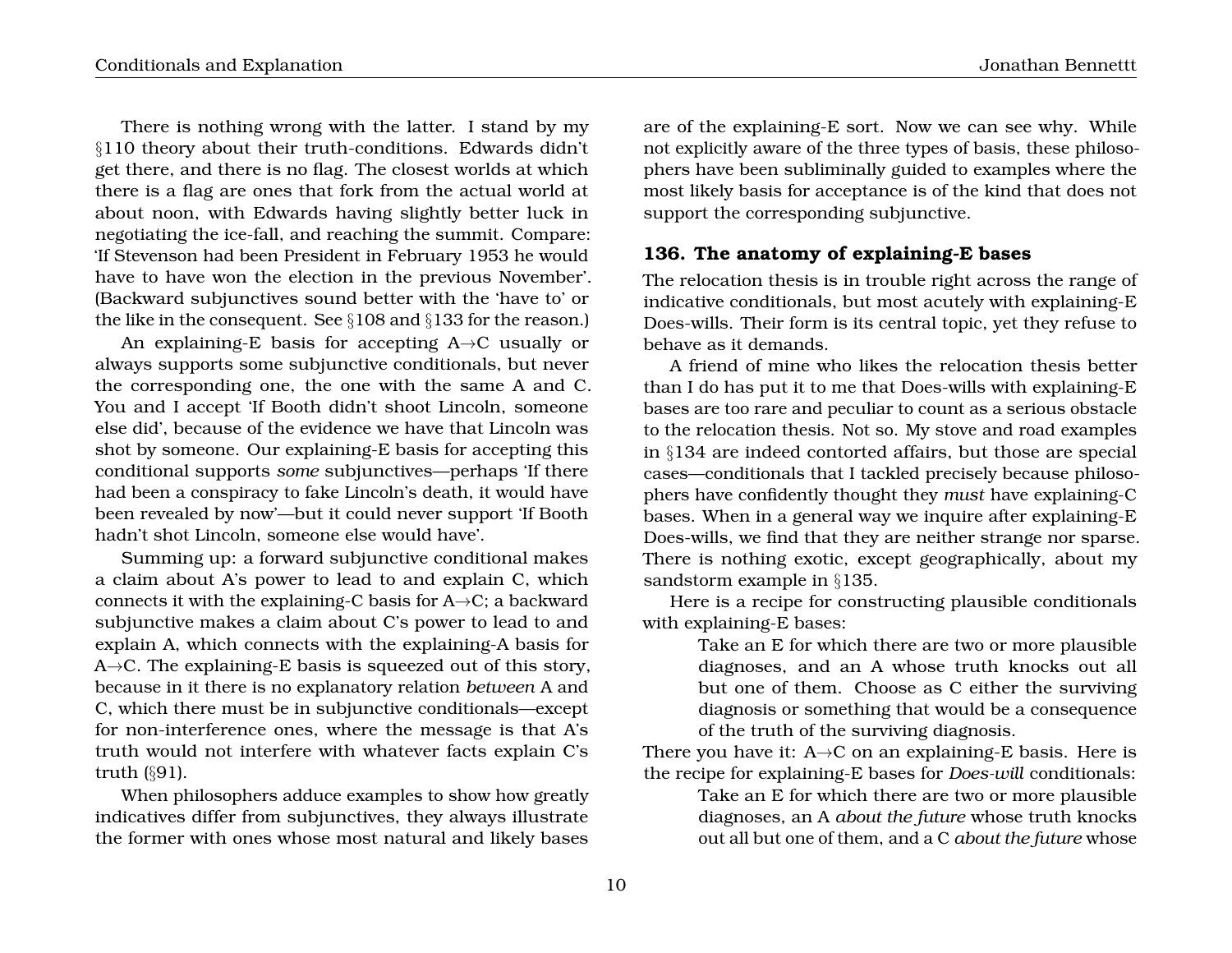truth would result from the truth of the surviving diagnosis.

This differs in twice requiring futurity, once each for 'does' and 'will'; and in requiring C to be a consequence of the surviving diagnosis rather than being identical with it (also because of 'will'). Let us apply it to the sandstorm example. E is the presence of a black cloud, diagnosable either as rain or as sand; A is the proposition that there will not be rain tonight, which knocks out the rain diagnosis; and C is the proposition that the picnic will be impossible, which is a consequence of the truth of the sand explanation.

This humdrum stuff reveals no reason why Does-wills with explaining-E bases should not be as common as blackberries. Such bases are, at any rate, squarely within our conceptual repertoire and are at least sometimes of interest to us; and the Does-will form of indicative conditionals accommodates them beautifully. We should not flirt with any theory of conditionals that requires us to push these ones out of sight.

My examples have supplied evidence that explaining-E bases for Does-will and other indicative conditionals do not support corresponding subjunctives. Now I am in a position to say *why* they do not do so.

It is not because of their back-and-forth aspect, because that is also possessed by V-shaped bases for explaining-A/C conditionals. (Recall that when the basis is V-shaped, explaining-A and explaining-C are one.) In a V-shaped basis we have an A that is best explained by supposing X, and a C that X would lead to and explain, with Transitivity holding along this short chain. In such a basis, the belief in X comes from the acceptance of A, which it explains; and the belief in C comes from the belief in X, which explains it. If in fact A does not obtain, we still have here a structure making it reasonable to suppose that at the closest A-worlds X obtains

(to explain A), and C obtains (in consequence of X). There was in fact no copy of *Moby Dick* on the table; but if there had been, it would have been because Mary had come from London bringing a dog through Paddington Station.

In a zigzag explaining-E basis, on the other hand, what connects A with C is something that *does* obtain, not merely something postulated to explain A if *it* obtains. Consider 'If it doesn't rain, there will be a sandstorm'—said on the strength of a big black cloud coming our way. What is inferred from the no-rain supposition is a diagnosis of the cloud, an account of what sort of cloud it is; and that diagnosis leads to the (conditional) prediction of a sandstorm. Now, suppose that rain falls, showing that the cloud contained rain, not sand, and consider what we can think of the form 'If it had not rained. . . '. Such thoughts concern worlds at which this cloud does not appear at this time and place, or where it shows up but retains its moisture. It would be absurd to think that at such worlds there is a different big black cloud—one full of sand—at this place and time. Sand entered the picture only through a *thought of ours* about the cloud. It was a sound thought: the cloud-appearance that we saw was bound to portend either rain or a sandstorm. But there is no time in the world's history at which a slight shift in events would have led to—instead of this rain-cloud—a sandstorm at the same time and place.

As I feel the rain falling, I may think: 'Thank God the other diagnosis was wrong! If it hadn't been—if the cloud hadn't been bringing rain—we would now have sand flaying the skin off our faces.' That, though, is playing with a fantasy, not asserting a subjunctive conditional about what would have ensued if the world had gone differently. The nearest it can come to respectability is as a directly grounded conditional (§113), a non-historical affair derived immediately from a Trusted generalization about the effects of sandstorms.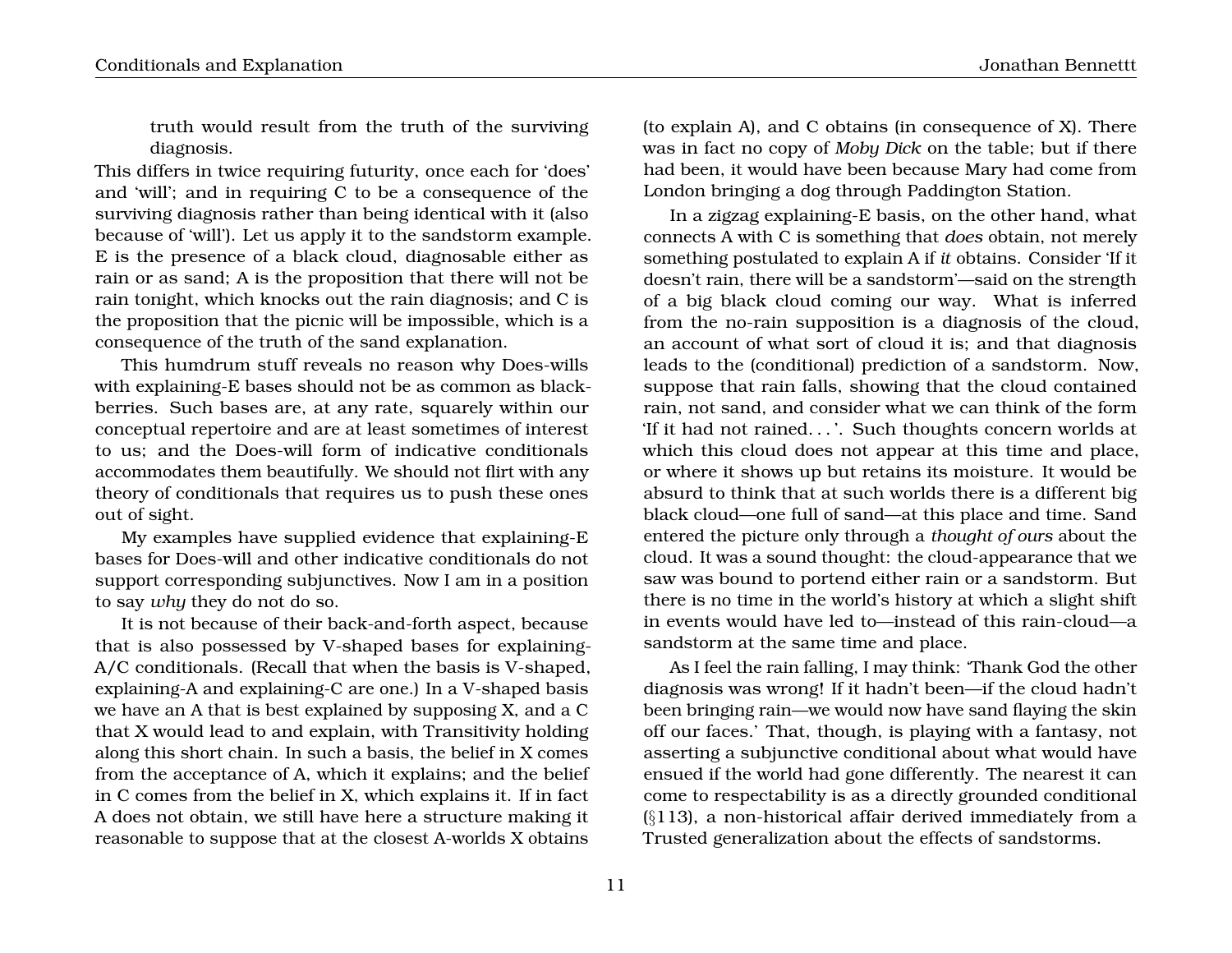## **137. Rebuilding the relocation thesis**<sup>1</sup>

The relocation thesis says that the Does-wills among indicative conditionals ought to be classified with the subjunctives on the grounds—first and foremost—that each such indicative stands or falls with the corresponding subjunctive: "'If P were the case, Q would be the case" is true if and only if at some earlier date. . . "If P is the case, Q will be the case" was assertible' (Woods 1997: 84). This bold biconditional has turned out to be false in each direction. The 'nearby forks' phenomenon yields Does-wills that do not go with Had-woulds (§94), and an even richer harvest is provided by the multitude of Does-wills that have explaining-E bases. And Had-woulds that do not go with Does-wills are provided by the 'indeterminacy and actual truth' phenomenon (§94). Further trouble is made for the relocation thesis, though not for Woods's biconditional, by the existence of indicatives that stand or fall with the corresponding subjunctives but are not of the Does-will form. The relocation thesis lies in ruins.

Dudman accepts the thesis, using 'hypothetical' to cover (roughly) indicatives other than the Does-will ones, and 'conditional' for Does-will indicatives and subjunctives. He bases the line he draws on grammatical considerations that I am not persuaded by; I glanced at some of them in §§2–3, and shall not return to them. He also offers this: 'Hypotheticals and conditionals are. . . products of quite different styles of reasoning. A hypothetical is arrived at by arguing from proposition to proposition, a conditional by envisaging a developing sequence of events' (Dudman 1984b: 153). I remark that one basis for arguing from proposition to proposition is how one envisages a developing sequence of events; to which I add the reminder that in this chapter I have shown that plenty

of Does-wills (supposedly conditionals) do not envisage such sequences, and that plenty of other indicatives (supposedly hypotheticals) do envisage them.

The only way to rescue *some* relocation thesis is by shifting to the position that what should be lumped in with the subjunctives are not the Does-wills but rather the explaining-A and -C subsets of them.

But the members of these sets are not conditional sentences, but rather *bases for the acceptance of* such sentences. The relocator will have to say he is classifying *propositions*—meanings of sentences—and that an indicative conditional sentence means different things when accepted on different bases. Thus, for example, 'If I touch that stove, I will be burned' has one meaning in the mouth of someone who accepts it on an explaining-C basis and another for someone—like my Kafkaesque victim in §134—whose basis for it is of the explaining-E kind. In one of its meanings it goes in with the subjunctives; in the other, not.

Because any indicative conditional (sentence) could be accepted on an explaining-E basis, this new relocation thesis implies that *every single indicative conditional is ambiguous*. I cannot believe this.

Suppose you have good evidence that someone has shot Lincoln, which leads you to accept 'If Booth didn't shoot Lincoln, someone else did', on an explaining-E basis. I on the other hand am one of the conspirators; without yet knowing exactly what happened, I believe plans were in place for someone else to take over in the event of Booth's failing. So I too am in a position to assert: 'If Booth didn't shoot Lincoln, someone else did', but on an explaining-C basis. Now, if either of us asserts the conditional and asks 'Don't you agree?', it would be excessively odd for the other

<sup>1</sup> This section refers to topics discussed earlier in the book, using some technical terms that were introduced back there. It is included here in case you want a glimpse of the further implications of the line of thought presented in the rest of this chapter.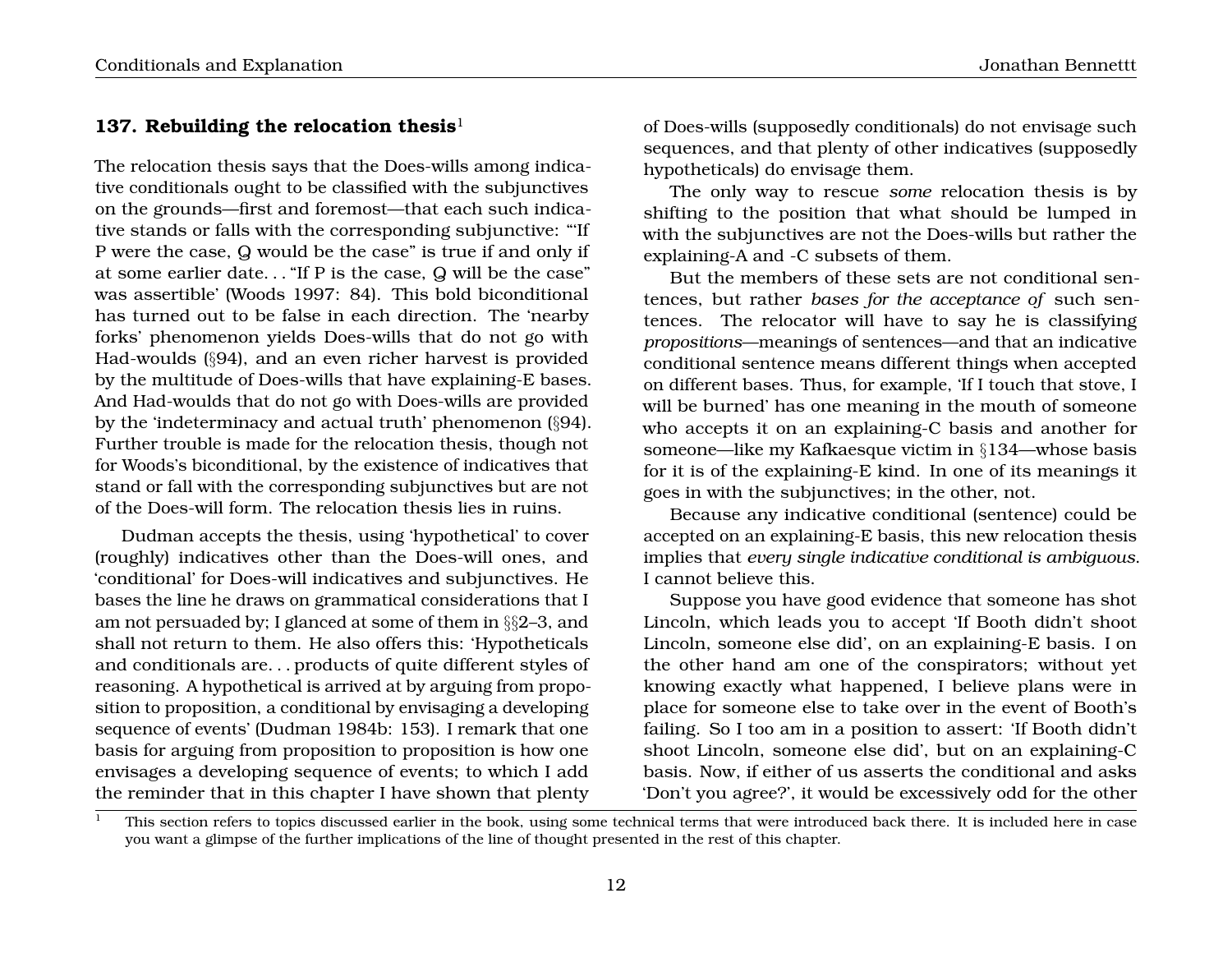to say 'It depends on what you mean'. It is more natural to take the sentence as the vehicle for an agreement between us and to think that we differ only in our reasons for accepting it—just as two people might agree that *Lincoln has been shot*, one because he believes that people planned to shoot Lincoln and trusts them to have succeeded, the other because he found the bullet in the body. I am indebted here to Dorothy Edgington, who pulled me back from the precipice at a time when I *was* disposed to postulate ambiguity—a fact which now embarrasses me.

Here is another argument against ambiguity. The sentence 'If Booth didn't shoot Lincoln, someone else did' certainly has *one* sense in which it implies nothing about the speaker's basis for it. We must be giving it that neutral sense when we understand any of these:

- •'They both accept, though on different grounds, that if Booth didn't shoot Lincoln someone else did',
- 
- •'Why do you think that if Booth didn't shoot Lincoln, someone else did?'
- •'Unless you have good grounds for it, don't accept that if Booth didn't shoot Lincoln, someone else did'.

If there is an ambiguity, then, some instances of this form must *also* have stronger meanings, in each of which their asserted content speaks of the basis on which they are accepted. What could make it reasonable for a speaker to expect to communicate such a stronger meaning—an explaining-C one, for instance?

He would have to be relying on some feature of the context: he and his friends have been discussing reliable causal structures; or his conditional needs an explaining-C basis if it is to answer a question he has just been asked; or nobody in his society would normally accept this conditional on any basis but an explaining-C one because any other basis would be weird (like my 'stove' and 'roads' ones); or the

like. The speaker who knows such facts can rely on them to help him communicate that he accepts his conditional on an explaining-C basis. But this help is contextual, which removes any need to load extra meaning onto the sentence itself; and because we *can* handle the data without postulating ambiguity, we *ought to* do so. I say this on the strength of the semantic Occamism that Grice defended by argument and made irresistible by his best uses of it (§10).

This argument threatens to imply that no sentence in any natural language is ambiguous through having two conventional meanings of which one is stronger than the other. That is somewhere near the truth, I think.

Sometimes a conditional's content implies something about its basis. When A pertains to a later time than C does, this pretty well settles it that the speaker does not have an explaining-C basis for accepting A→C; and when A pre-dates C the basis can hardly be of the explaining-A type. Far from showing the conditional to be ambiguous, however, this reinforces the idea that it has only one meaning and that further news about what the speaker has in mind can be gathered from further facts about it. Analogously, George is Helen's uncle if he is a brother of either her mother or her father; some contexts could make clear which ('George is Helen's uncle; having never had any sisters, he feels especially close to her'); but in those contexts 'George is Helen's uncle' does not have a narrowed meaning.

Objection: 'Whatever you may say about ambiguity, isn't it just obvious that someone might assert Rain  $\rightarrow$  Slippery and *mean by it* that if it rains tonight that will result in the roads' being slippery tomorrow? If so, that puts into the meaning of what he says its explaining-C basis and thus also its likeness to a subjunctive. So there is *some* such ambiguity. Perhaps there is a lot of it.'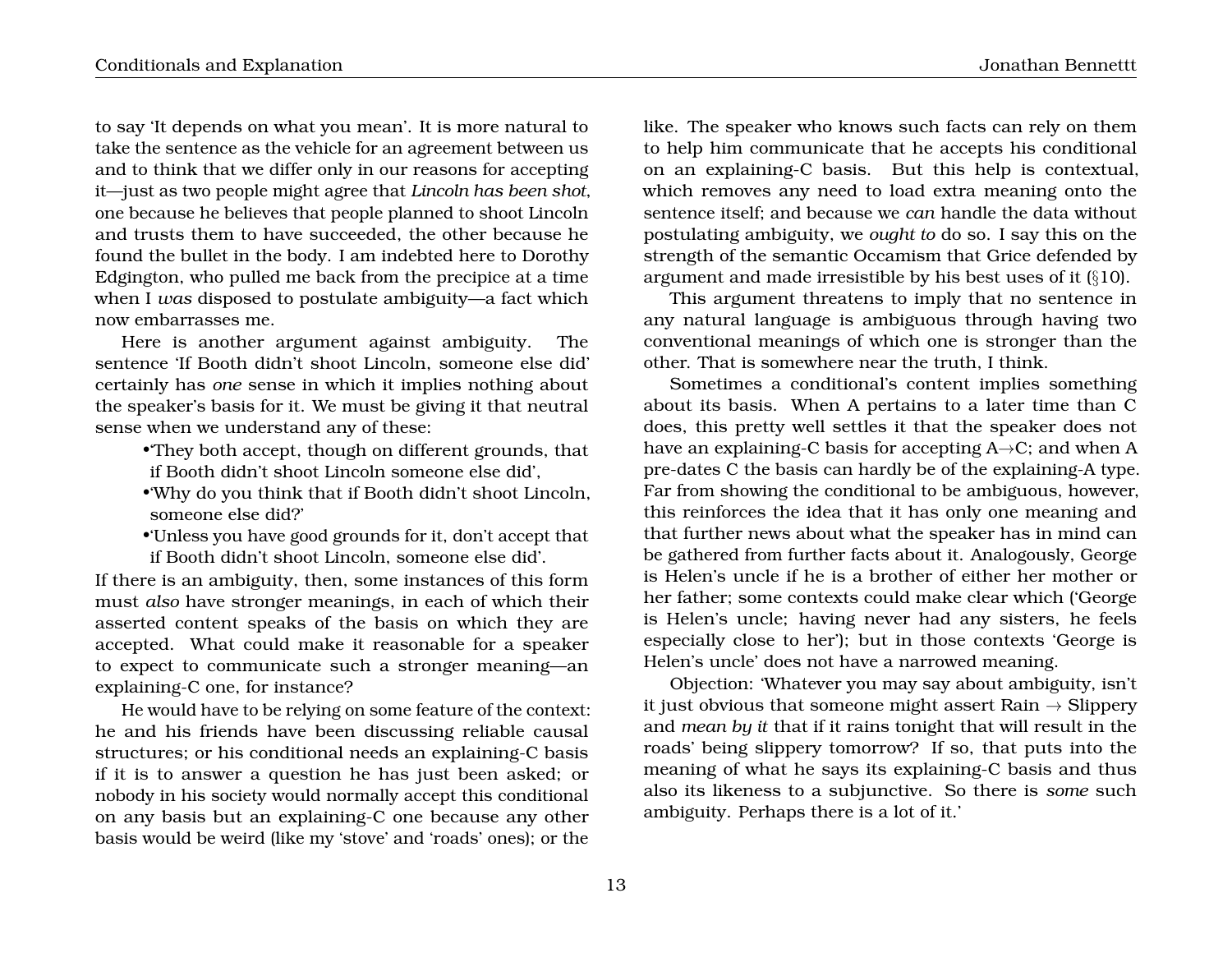Well, when someone wants to communicate that if it rains

tonight that will result in the roads' being slippery tomorrow, he can do this explicitly in augmented conditionals using 'as a result' or 'that will lead to' and the like. No doubt, someone who asserts the *un*augmented 'If it rains tonight, the roads will be slippery tomorrow' might want by that to communicate that the slipperiness will result from the rain, and he might succeed. But it does not follow that the unaugmented sentence has as one of its conventional meanings the message that if it rains, the roads will be slippery as a result. The speaker can reasonably expect to get that across through the unaugmented conditional because neither he nor his hearers are within miles of thinking of any explaining-E basis for accepting it. But that, far from including the 'result from' part of the message in the meaning of what he says, is a reason for excluding it.

Compare this with something Grice taught us. You ask me when the meeting will be held, and I say 'They scheduled it either for Monday or for Wednesday'. Seeing no reason why I should withhold information (I seem not to be joking, teasing, making a philosophical point, or conducting an intelligence test), you infer that I am not sure of the day. You may even think I have told you so; and so I have, in a way, but not in a way that puts my indecision into the meaning of my sentence. Some philosophers used to think otherwise, but Grice's work on pragmatics, and his use of it to defend semantic Occamism, has cured everyone of this error  $(\S_{\S}10-11)$ . All the facts that might be explained by attributing that rich meaning to *some* occurrences of 'either. . . or. . . ' can be perfectly well explained by combining a thin truth-functional meaning to 'either. . . or. . . ' and attending to what generally goes on in civilized discourse.

Renewed objection: 'But what if he asserts Rain → Slippery and *thinks that* he is not merely *conveying*

*somehow* that his conditional has an explaining-C basis but is actually *saying* that it does so?' I am sceptical about this person who has such a theoretical opinion about what he is doing. People have views about what they mean to get across, but few outside philosophy seminars draw lines between conventional meaning and conversational implicature. However, if there is a person such as I am here challenged with, he is in error about what his utterance conventionally means. Similarly with someone who says 'I could care less' to express indifference, or who says 'No head-injury is too trivial to ignore' meaning that every head-injury, however minor, should be taken seriously. Mistakes like these can be widespread yet still be mistakes, and we know how to show this.

I have argued that the relocation thesis is shipwrecked on the facts about bases for indicative conditionals. It has other troubles as well; see especially the compact and powerful battery of them in Edgington 1995b: 317–20.

Before dismissing the relocation thesis, I should confront an argument recently offered in its defence by Dudman. Here is the whole of it:

> (1) It is a key tenet of 'the traditional way' [of classifying conditionals] that Doesn't-will, as it might be *that if Oswald doesn't shoot Kennedy someone else will*, is logically indiscernible from Didn't-did, *that if Oswald didn't shoot Kennedy someone else did*, the former merely formulating about the future what the latter formulates about the past. (2) A tenet no less central to the tradition has *that someone will shoot Kennedy* is logically indiscernible from *that someone shot Kennedy*, the former merely formulating about the future what the latter does about the past. (3) Didn't-did follows from the proposition *that someone shot Kennedy*. (4) A conspirator espousing the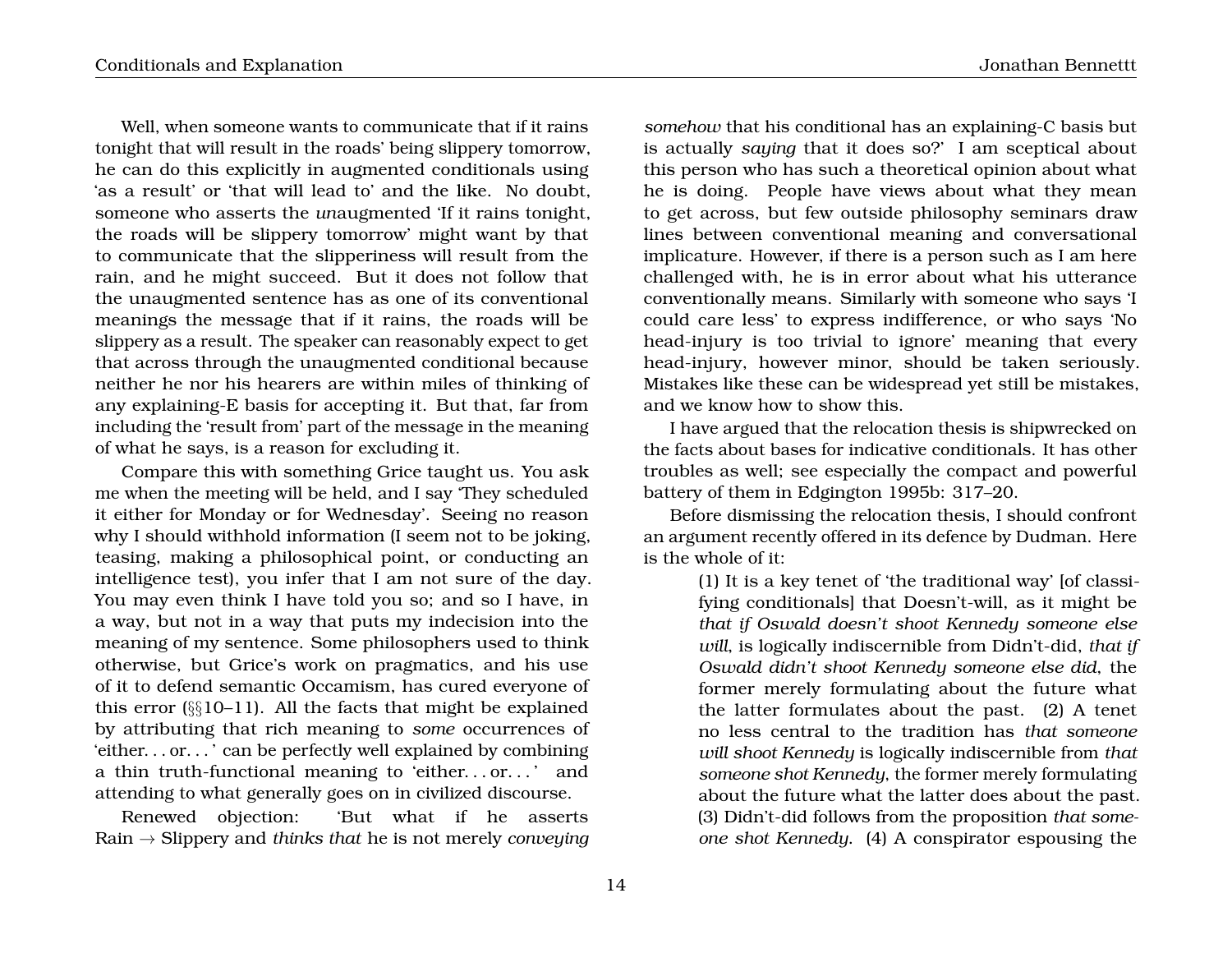not untenable view that Oswald will shoot Kennedy in a plot that includes no back-up killer obviously maintains *that someone will shoot Kennedy* but need not accept Doesn't-will. Q.E.D. (Dudman 2000)

Dudman's title for this piece is 'Classifying "conditionals": the traditional way is wrong'. That is what *erat demonstrandum*.

Consider Dudman's claim (3) that (iii) 'If Oswald didn't shoot Kennedy someone else did' follows from (ii) 'Someone shot Kennedy'. He offers this, presumably, as a classically valid entailment, as though iii were a proposition with a truth value. Even within that false framework, this entailment claim is indefensible. There can be no denying that ii is entailed by (i) 'Oswald shot Kennedy', and no denying that entailment is transitive. Presumably there can be no affirming that i entails iii.

When we move to the more realistic and well defended view that iii does not have a truth value, and must be evaluated in terms of conditional probabilities, Dudman's (3) disappears and his argument collapses in a different way. It is true that someone *might* regard (A→C) 'If Oswald didn't shoot Kennedy, someone else did' as highly probable because he thinks it probable that (E) someone shot Kennedy; but if his only reason for thinking E to be probable is that he thinks it probable that (¬A) Oswald shot Kennedy, that will not lead him to attach a high probability to A→C. In short, the move from ii to iii is not probabilistically valid (§53).

Something similar occurs in one of Lycan's arguments against NTV, the thesis that indicative conditionals lack truth values. 'Many indicative conditionals are logically equivalent to briefer non-conditional sentences', he writes, challenging the friends of NTV to explain this (2001: 77–8; see also page 147). He gives this example:

**(a)** John murdered Sandra if anyone did.

**(b)** No one other than John murdered Sandra.

If these are logically equivalent (I reply), then any evidence for either counts also in favour of the other. But evidence that nobody murdered Sandra counts in favour of *b* without counting much in favour of *a*. The non-equivalence of the two shows in how they behave in contexts of imperfect certainty. Suppose I have pretty good evidence that nobody murdered Sandra, tempered only by a few slight pointers to Henry's having done so. This should make me pretty sure of *b* and very *un*sure of *a*—so the move from *b* to *a* is not probabilistically valid, and the two are not logically equivalent.

Lycan is not entitled to object that probabilistic validity is a concept to which he owes no allegiance. Even without accepting Adams's whole theory about it, everyone must agree that if *a* and *b* are 'logically equivalent', any rational person must accord the same level of credence to both. Furthermore, anyone who contends that 'Nobody murdered Sandra' entails *a*, perhaps hoping to explain away our contrary intuitions somehow, must concede that 'Nobody murdered Sandra' entails *every* statement that can be derived from *a* by replacing 'John' by some other name—for example, it entails that *you* murdered Sandra if anyone did. The only way to defend that is by construing the latter conditional as meaning 'Somebody murdered Sandra ⊃ You murdered Sandra', which is true because its antecedent is false. But that defence involves accepting the horseshoe analysis, which Lycan rightly rejects.

Here is Lycan's other 'logically equivalent' pair:

•If Reagan is a Russian spy, no one knows he is.

•No one knows that Reagan is a Russian spy.

These two also behave differently under uncertainty. You could be pretty sure that no one knows that Reagan is a Russian spy, simply because you are confident that he is not one, while at the same time hesitating to agree that if he is one, no one knows.